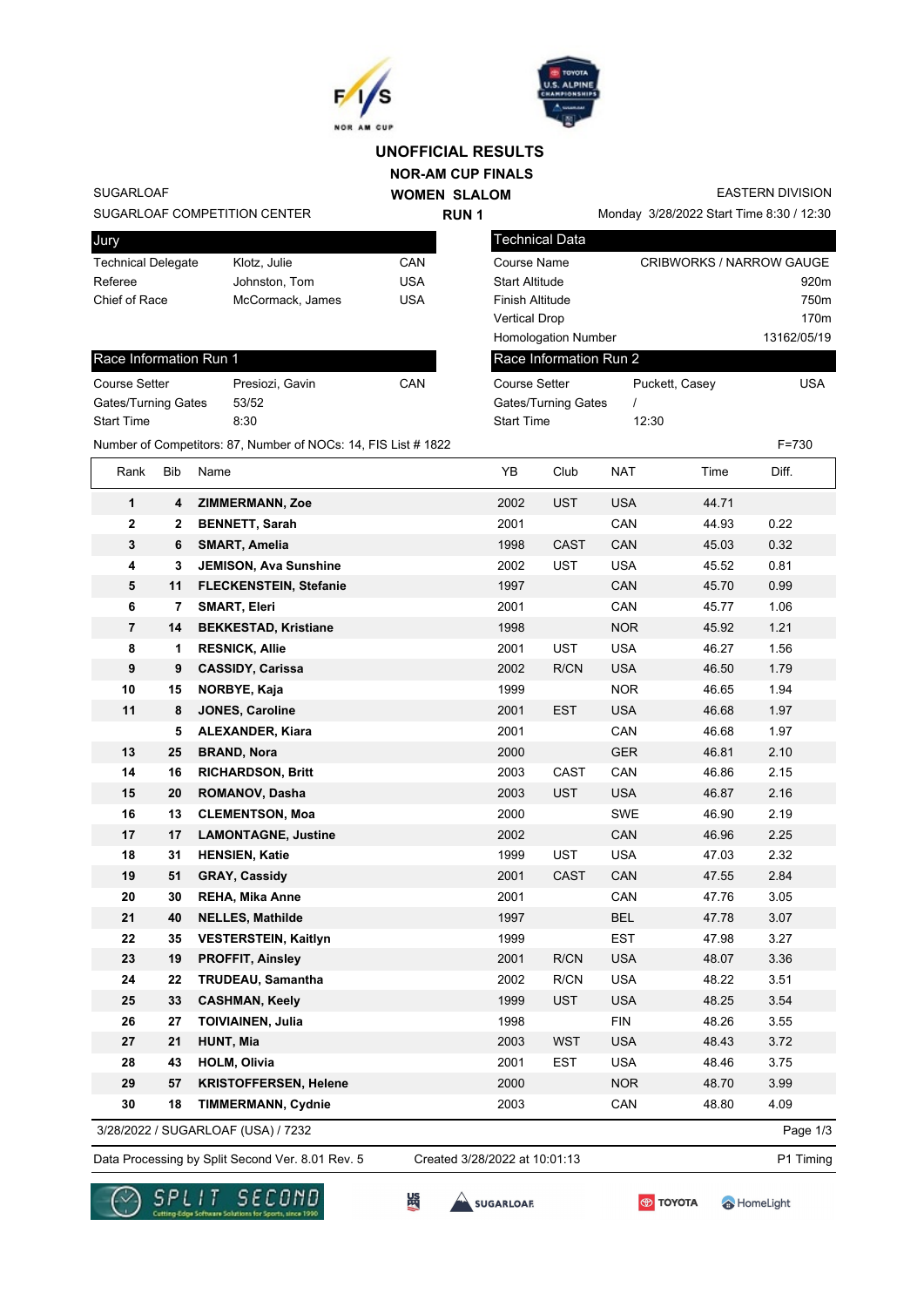## **UNOFFICIAL RESULTS**

|                              | <b>NOR-AM CUP FINALS</b> |            |                            |                     |                                          |                         |       |       |  |  |
|------------------------------|--------------------------|------------|----------------------------|---------------------|------------------------------------------|-------------------------|-------|-------|--|--|
| <b>SUGARLOAF</b>             |                          |            |                            | <b>WOMEN SLALOM</b> |                                          | <b>EASTERN DIVISION</b> |       |       |  |  |
| SUGARLOAF COMPETITION CENTER |                          |            | <b>RUN1</b>                |                     | Monday 3/28/2022 Start Time 8:30 / 12:30 |                         |       |       |  |  |
|                              | Rank                     | <b>Bib</b> | Name                       | YB                  | Club                                     | <b>NAT</b>              | Time  | Diff. |  |  |
|                              | 31                       | 38         | <b>MORAVCIKOVA, Sona</b>   | 1999                |                                          | <b>SVK</b>              | 48.93 | 4.22  |  |  |
|                              | 32                       | 53         | NICOLICI, Andreea          | 2004                |                                          | CAN                     | 49.20 | 4.49  |  |  |
|                              | 33                       | 42         | <b>TOZZI, Sophia</b>       | 2003                | <b>WST</b>                               | <b>USA</b>              | 49.24 | 4.53  |  |  |
|                              | 34                       | 55         | <b>COSSETTE, Alexandra</b> | 2000                |                                          | CAN                     | 49.40 | 4.69  |  |  |
|                              | 35                       | 54         | <b>ELSINGER, Carly</b>     | 2003                | <b>EST</b>                               | <b>USA</b>              | 49.52 | 4.81  |  |  |
|                              | 36                       | 28         | <b>WARDLE, Galena</b>      | 1998                | R/CN                                     | <b>USA</b>              | 50.14 | 5.43  |  |  |
|                              | 37                       | 52         | <b>KEANE, Kaitlin</b>      | 2004                | R/CN                                     | <b>USA</b>              | 50.18 | 5.47  |  |  |
|                              | 38                       | 69         | <b>MAURER, Charlotte</b>   | 2001                | <b>EST</b>                               | <b>USA</b>              | 50.22 | 5.51  |  |  |
|                              | 39                       | 56         | <b>CARRIER, Olivia</b>     | 2001                |                                          | CAN                     | 50.39 | 5.68  |  |  |

**40 47 TALBOT, Nellie Rose** 1999 WST USA 50.46 5.75

| 41 | 59 | <b>TRUEBLOOD, Josephine</b> | 2002 | R/CN       | <b>USA</b> | 50.96   | 6.25  |
|----|----|-----------------------------|------|------------|------------|---------|-------|
| 42 | 79 | <b>LONGCHAMPS, Noemie</b>   | 2005 |            | CAN        | 50.99   | 6.28  |
| 43 | 76 | <b>PALMER, Zoie</b>         | 2004 | R/CN       | <b>USA</b> | 51.30   | 6.59  |
|    | 70 | <b>BRUNET, Marie-Pier</b>   | 2003 |            | CAN        | 51.30   | 6.59  |
| 45 | 77 | <b>BOISSONNEAULT, Finn</b>  | 2005 | <b>EST</b> | <b>USA</b> | 51.40   | 6.69  |
| 46 | 67 | <b>LEBSACK, Makenna</b>     | 2003 |            | CAN        | 51.51   | 6.80  |
| 47 | 81 | <b>WORDLEY, Julia</b>       | 2003 |            | <b>GBR</b> | 51.97   | 7.26  |
| 48 | 73 | <b>ANDREWS, Maia</b>        | 2005 | R/CN       | <b>USA</b> | 52.08   | 7.37  |
| 49 | 64 | <b>FROELAND, Margrethe</b>  | 2001 |            | NOR.       | 52.41   | 7.70  |
| 50 | 84 | <b>WORDLEY, Nicole</b>      | 2005 |            | <b>GBR</b> | 52.80   | 8.09  |
| 51 | 87 | <b>MOLLIN, Allison</b>      | 2004 | <b>WST</b> | <b>USA</b> | 52.85   | 8.14  |
| 52 | 85 | <b>POWERS, Emma</b>         | 2005 | <b>EST</b> | <b>USA</b> | 54.59   | 9.88  |
| 53 | 44 | <b>MICHAEL, Zoe</b>         | 2002 |            | <b>AUS</b> | 55.21   | 10.50 |
| 54 | 63 | <b>OLSEN, Bertine Aam</b>   | 1999 |            | NOR.       | 57.15   | 12.44 |
| 55 | 74 | <b>AUST, Chloe</b>          | 2003 | <b>EST</b> | <b>USA</b> | 1:02.05 | 17.34 |
| 56 | 75 | <b>SHEPPARD, Skylar</b>     | 2005 | R/CN       | <b>USA</b> | 1:05.05 | 20.34 |

**NOT PERMITTED TO START RUN 1**

**DID NOT START RUN 1**

**DID NOT FINISH RUN 1: 30 competitors**

| 86 | <b>BORGIA, Henriette</b>        | 2005 | <b>EST</b>  | <b>USA</b> |
|----|---------------------------------|------|-------------|------------|
| 82 | <b>HAMILTON, Carly</b>          | 2005 | <b>WST</b>  | <b>USA</b> |
| 80 | <b>KAISERMAN, Madison</b>       | 2004 | <b>PCSS</b> | <b>USA</b> |
| 78 | <b>FROHLICH, Annaliese</b>      | 2004 | WST         | <b>USA</b> |
| 72 | <b>MARTIN, Estelle</b>          | 2005 |             | <b>CAN</b> |
| 71 | <b>GROSDIDIER, Riley</b>        | 2003 | R/CN        | <b>USA</b> |
| 68 | <b>WELLING, Maddie</b>          | 2004 | <b>WST</b>  | <b>USA</b> |
| 66 | <b>THEBERGE, Anne-Catherine</b> | 2004 |             | <b>CAN</b> |
| 65 | <b>GAMBERT, Aurelie</b>         | 1994 |             | <b>FRA</b> |
| 62 | <b>REYNOLDS, Emma</b>           | 2004 | <b>EST</b>  | <b>USA</b> |
| 61 | <b>LUNDEN, Moa</b>              | 2000 |             | <b>SWE</b> |
| 60 | <b>PALMQUIST, Sophia</b>        | 2005 | R/CN        | <b>USA</b> |
| 58 | <b>BOCOCK, Elisabeth</b>        | 2005 | <b>WST</b>  | <b>USA</b> |

3/28/2022 / SUGARLOAF (USA) / 7232

Data Processing by Split Second Ver. 8.01 Rev. 5 Created 3/28/2022 at 10:01:13 P1 Timing Created 3/28/2022 at 10:01:13





**SES** 

$$
\bigcirc \hspace{-4.5mm} \bullet
$$
 to 
$$
\hspace{1.5mm} \bullet
$$

HomeLight